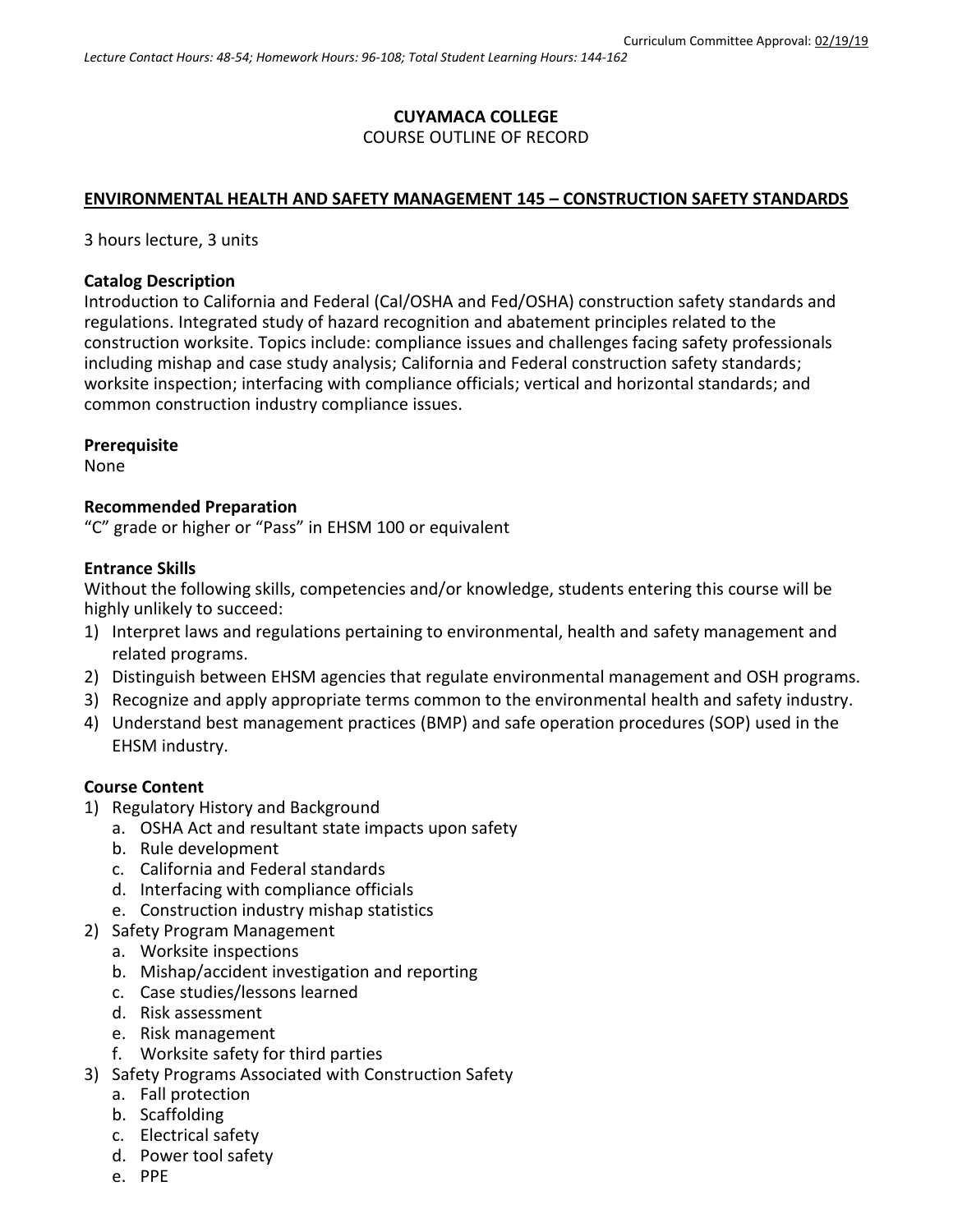- f. Traffic control
- g. Crane safety
- h. Weight handling
- i. Demolition
- j. Heavy equipment operation/power industrial trucks
- k. Explosives safety/powder actuated tools
- l. Trenching and excavation
- m. Hazardous and toxic materials (asbestos, lead, man-made vitreous fibers, PCBs)

# **Course Objectives**

Students will be able to:

- 1) Identify, describe and apply California and Federal (Cal/OSHA and Fed/OSHA) safety regulations and standards relevant to the construction industry.
- 2) Apply California and Federal safety standards to assess construction worksites and recognize hazardous conditions and/or noncompliance.
- 3) Use California and Federal safety standards to evaluate situations of noncompliance and employ risk assessment strategies and principles to develop a hazard abatement plan.
- 4) Investigate construction accidents/mishaps and identify root causes of the accident/mishap based upon California and Federal safety regulations and standards.
- 5) Evaluate construction job processes and identify appropriate risk management strategies (e.g., engineering controls, personal protective equipment) in order to protect worker safety.

# **Method of Evaluation**

A grading system will be established by the instructor and implemented uniformly. Grades will be based on demonstrated proficiency in subject matter determined by multiple measurements for evaluation, one of which must be essay exams, skills demonstration or, where appropriate, the symbol system.

- 1) Quizzes and exams that measure students' ability to identify, describe, and apply California and Federal construction safety regulations and standards related to hazardous conditions and/or noncompliance.
- 2) Risk assessment plan that measures students' ability to develop and apply a hazard abatement plan in compliance with California and Federal safety regulations and standards.
- 3) Based on California and Federal safety regulations and standards, students will complete a written assessment of construction worksite and mishap case summaries that involve a construction accident/mishap and identify root causes.

### **Special Materials Required of Student**

None

### **Minimum Instructional Facilities**

Smart classroom

### **Method of Instruction**

- 1) Integrated classroom lecture, discussion and demonstration
- 2) Small and large group discussion
- 3) In-class activities and independent homework/research projects
- 4) Auxiliary use of study groups, peer tutoring and/or instructional office hours

### **Out of Class Assignments**

- 1) Reading assignments
- 2) Writing assignments
- 3) Projects
- 4) Reports